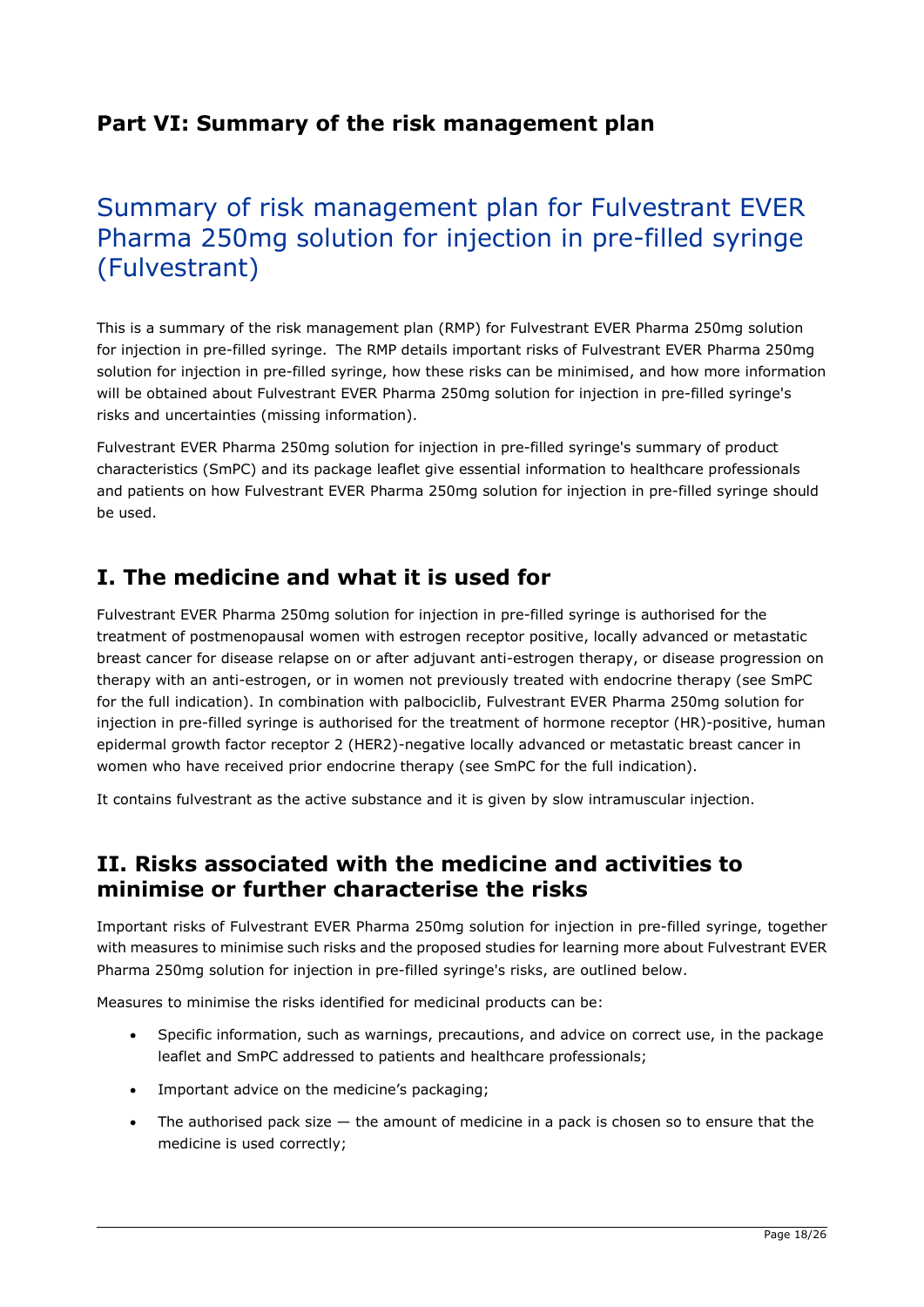• The medicine's legal status  $-$  the way a medicine is supplied to the patient (e.g. with or without prescription) can help to minimise its risks.

Together, these measures constitute routine risk minimisation measures.

In addition to these measures, information about adverse reactions is collected continuously and regularly analysed, including PSUR assessment - so that immediate action can be taken as necessary. These measures constitute routine pharmacovigilance activities.

If important information that may affect the safe use of Fulvestrant EVER Pharma 250mg solution for injection in pre-filled syringe is not yet available, it is listed under 'missing information' below.

#### II.A List of important risks and missing information

Important risks of Fulvestrant EVER Pharma 250mg solution for injection in pre-filled syringe are risks that need special risk management activities to further investigate or minimise the risk, so that the medicinal product can be safely administered. Important risks can be regarded as identified or potential. Identified risks are concerns for which there is sufficient proof of a link with the use of Fulvestrant EVER Pharma 250mg solution for injection in pre-filled syringe. Potential risks are concerns for which an association with the use of this medicine is possible based on available data, but this association has not been established yet and needs further evaluation. Missing information refers to information on the safety of the medicinal product that is currently missing and needs to be collected (e.g. on the long-term use of the medicine);

| List of important risks and missing information |                                                                 |
|-------------------------------------------------|-----------------------------------------------------------------|
| Important identified risks                      | Injection site reactions<br>$\bullet$                           |
|                                                 | Increased risk of bleeding at injection site<br>$\bullet$       |
|                                                 | Venous thromboembolic events                                    |
|                                                 | Hypersensitivity reactions                                      |
|                                                 | Hepatobiliary disorders<br>٠                                    |
| Important potential risks                       | Reduced bone mineral density (osteopenia) and osteoporosis<br>٠ |
|                                                 | Ischaemic cardiovascular events<br>٠                            |
|                                                 | Endometrial dysplasia<br>$\bullet$                              |
|                                                 | Interstitial lung disease<br>٠                                  |
|                                                 | Vasculitis                                                      |
|                                                 | Pulmonary microembolism of oily solutions<br>٠                  |
|                                                 | Reprotoxicity (fertility, pregnancy, lactation)                 |
| Missing information                             | Paediatric use                                                  |
|                                                 | Severe hepatic impairment                                       |
|                                                 | Severe renal impairment                                         |

### II.B Summary of important risks

The safety information in the proposed Product Information is aligned to the reference medicinal product.